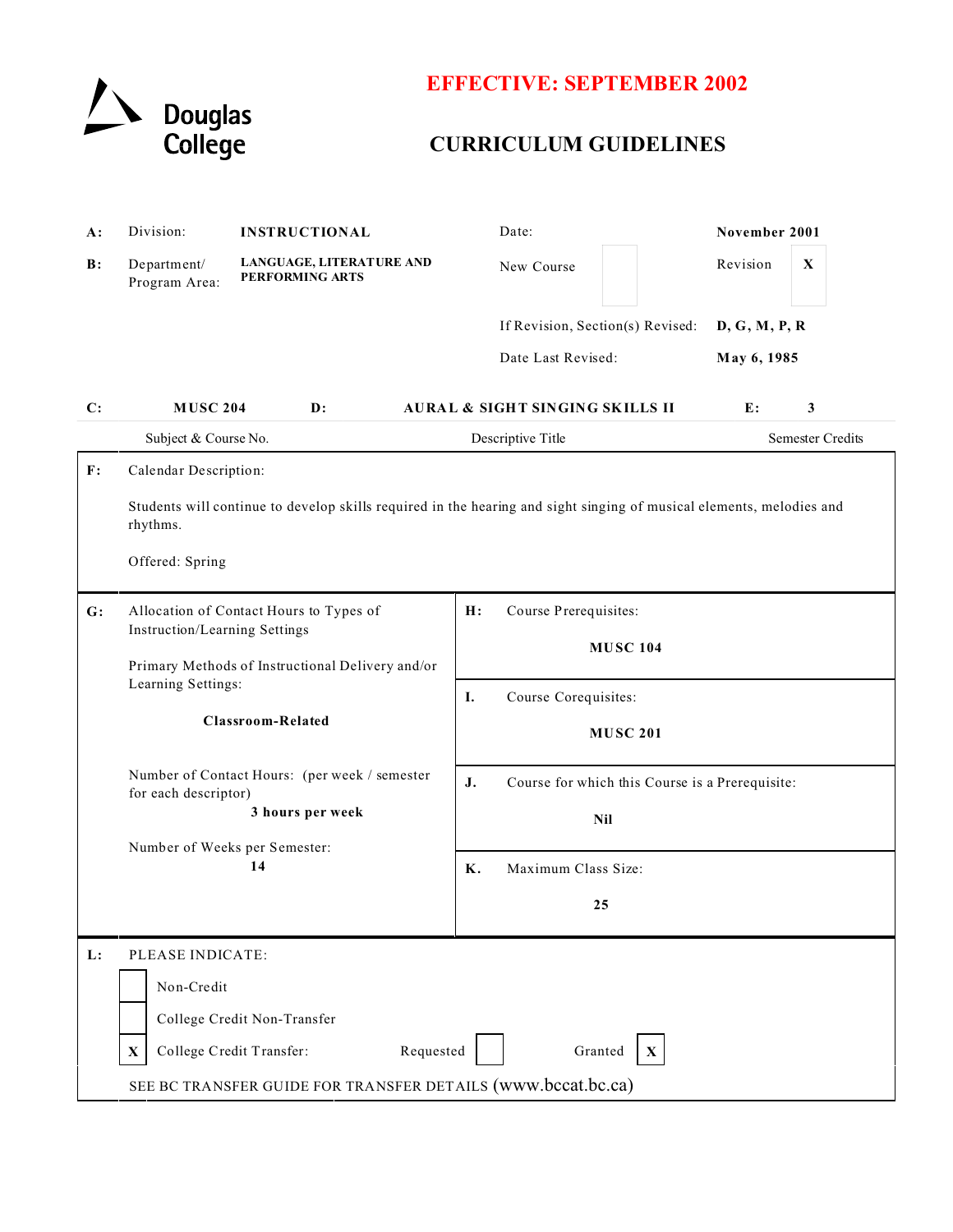**M:** Course Objectives/Learning Outcomes

At the end of the course, the successful student should be able to sing and hear melodic, harmonic and rhythmic elements of music.

## **N:** Course Content

- 1. Singing of chromatic notes represented by the syllable names, di, ri, fi, si, me, le, and te.
- 2. Singing of short melodies with or without rhythms containing the above chromatic notes.
- 3. Singing and identification of compound intervals.

4. Singing and identification of ascending and descending seventh chords in root position, 1st inversion and 2nd inversion.

- 5. Dictation of melodies with more complex rhythms.
- 6. Singing of melodies which include simple modulations to dominant and subdominant keys.
- 7. Singing and writing down of more complex rhythmic patterns and exercises.
- 8. Simple 2-part dictation.
- 9. Simple chordal dictation.

**O:** Methods of Instruction

Alternation between class participation and individual performance.

**P:** Textbooks and Materials to be Purchased by Students

Required texts and materials to be listed on the Instructor's Course Outline.

## **Q:** Means of Assessment

Evaluation will be based on the following:

|  | 1. Weekly progress | 60% |
|--|--------------------|-----|
|--|--------------------|-----|

|  | 2. Mid-Term examination | 15% |
|--|-------------------------|-----|
|  |                         |     |

- 3. Final examination 25%
- Total 100%